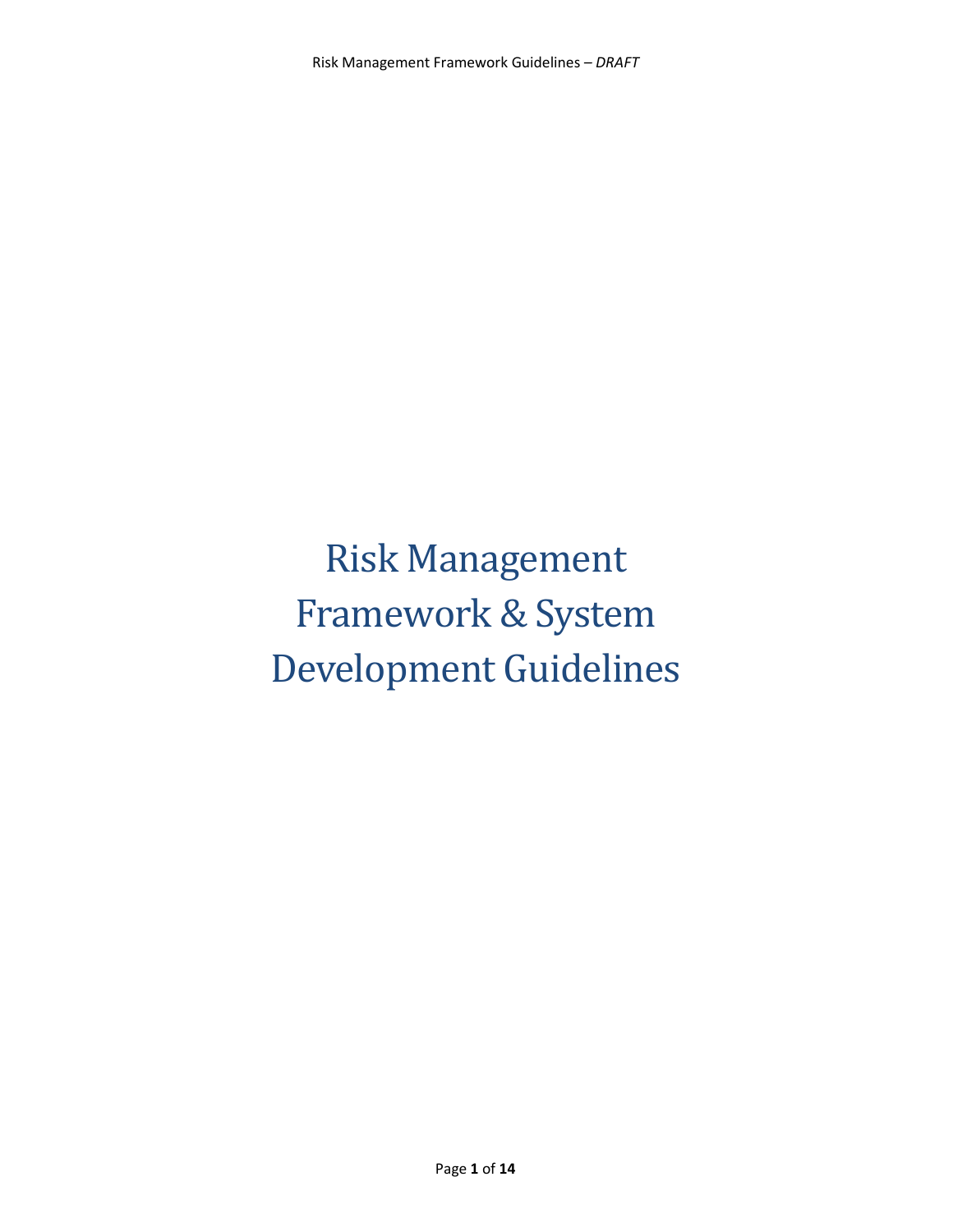# **Table of Contents**

|    | 1.1.   |                                                                                                                                                                                                                                             |
|----|--------|---------------------------------------------------------------------------------------------------------------------------------------------------------------------------------------------------------------------------------------------|
|    | 1.2.   |                                                                                                                                                                                                                                             |
| 2. |        |                                                                                                                                                                                                                                             |
|    | 2.1.   | $\label{lem:1} \mbox{Introduction} \,\, \ldots \,\, \ldots \,\, \ldots \,\, \ldots \,\, \ldots \,\, \ldots \,\, \ldots \,\, \ldots \,\, \ldots \,\, \ldots \,\, \ldots \,\, \ldots \,\, \ldots \,\, \ldots \,\, \ldots \,\, \underline{43}$ |
|    | 2.2.   |                                                                                                                                                                                                                                             |
| 3. |        |                                                                                                                                                                                                                                             |
|    | 3.1.   |                                                                                                                                                                                                                                             |
|    | 3.2.   |                                                                                                                                                                                                                                             |
|    | 3.3.   |                                                                                                                                                                                                                                             |
|    | 3.3.1. |                                                                                                                                                                                                                                             |
|    | 3.3.2. |                                                                                                                                                                                                                                             |
|    | 3.3.3. |                                                                                                                                                                                                                                             |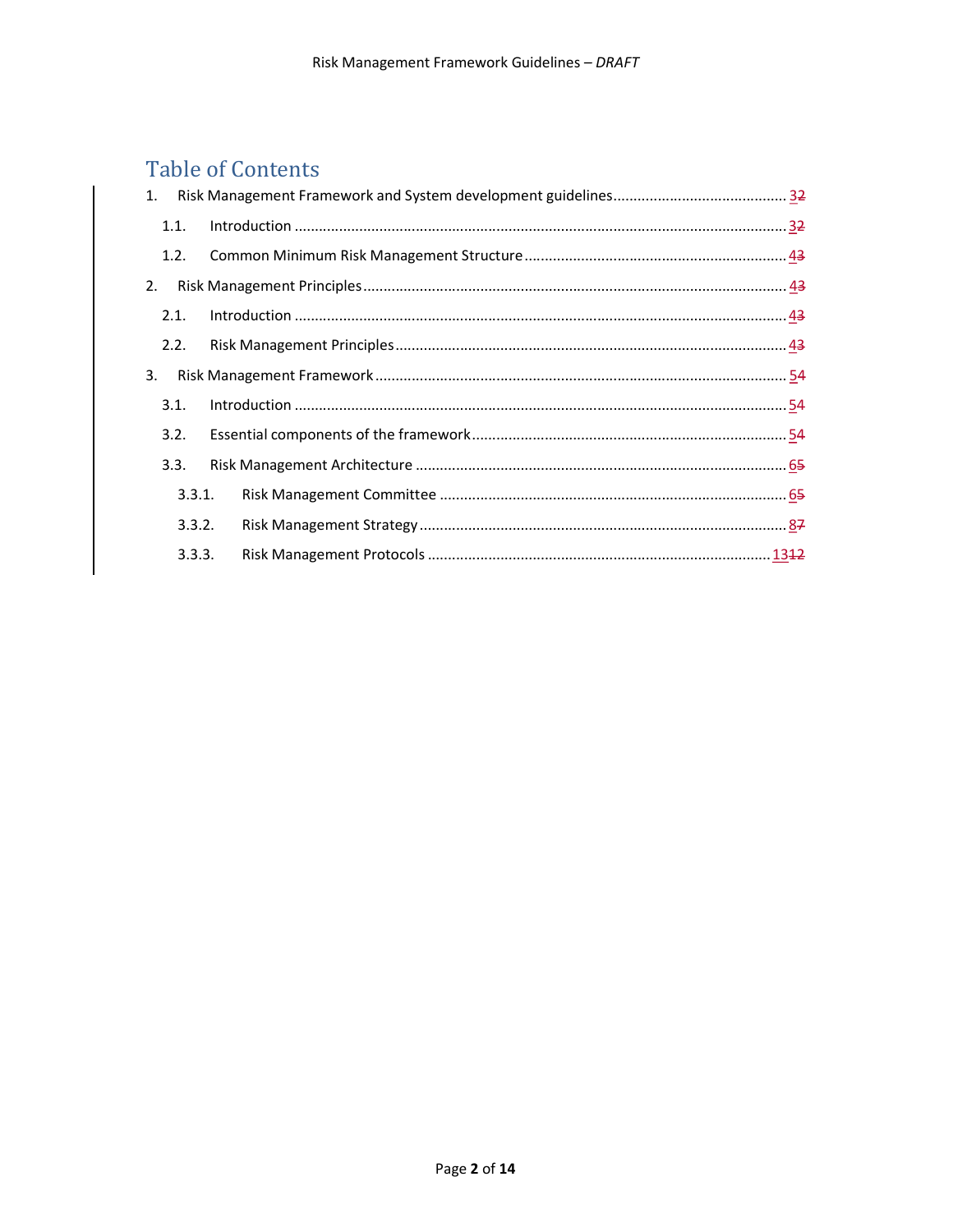# 1. Risk Management Framework and System development guidelines

## 1.1.Introduction

The purpose of these guidelines is to establish a common understanding of risk management and provide a step by step guidance to organizations to support them developing their own risk management processes, including a system, strategy and policy.

These guidelines set out a basic common structure for risk management process, system, strategy and policy, to support the organization in understanding the process to develop these products, followed by guidance notes to achieve them.

In these guidelines:

1

- The term standard refers to international standards<sup>1</sup>;
- The term common refers to commonly and widely used criteria in risk management by a number of international NGOs, UN system members, donors and publicly available in the technical reports and guides;
- The term basic refers to commonly and widely used norm for basic condition in risk management;
- The term minimum refers to the lowest acceptable level of in risk management; Unless otherwise stated, the term committee refers to a risk management committee, subcommittee or working group;
- For the purposes of risk management, the term quality of delivery refers to a holistic process approach to ensure the quality of humanitarian assistance and service provided to affected people in Syria. The working definition for quality of delivery is the extent to which the assistance services provided to affected people improve the desired outcomes. To achieve this, the assistance services provided must be safe, effective, timely, efficient, equitable and people-centered, and in a manner, which considers the preferences and aspirations of individual service users and the culture of their community.

The holistic nature of the approach as indicated by the term quality of delivery is such that the risk analysis seeks to enable management of internal and external risks. For example, internal risk management to ensure quality of delivery enables humanitarian staff to be trained, capacitated, and safe in terms of their professional well-being to provide quality support to the affected population when serving their needs. External risk management seeks to enable the management of risks in the operational environment, such as interference, aid diversion, or security threats.

<sup>&</sup>lt;sup>1</sup> ISO31000, 31004, 31010 - Risk Management Standards, publicly available, and widely used by several international NGOs and UN system agencies.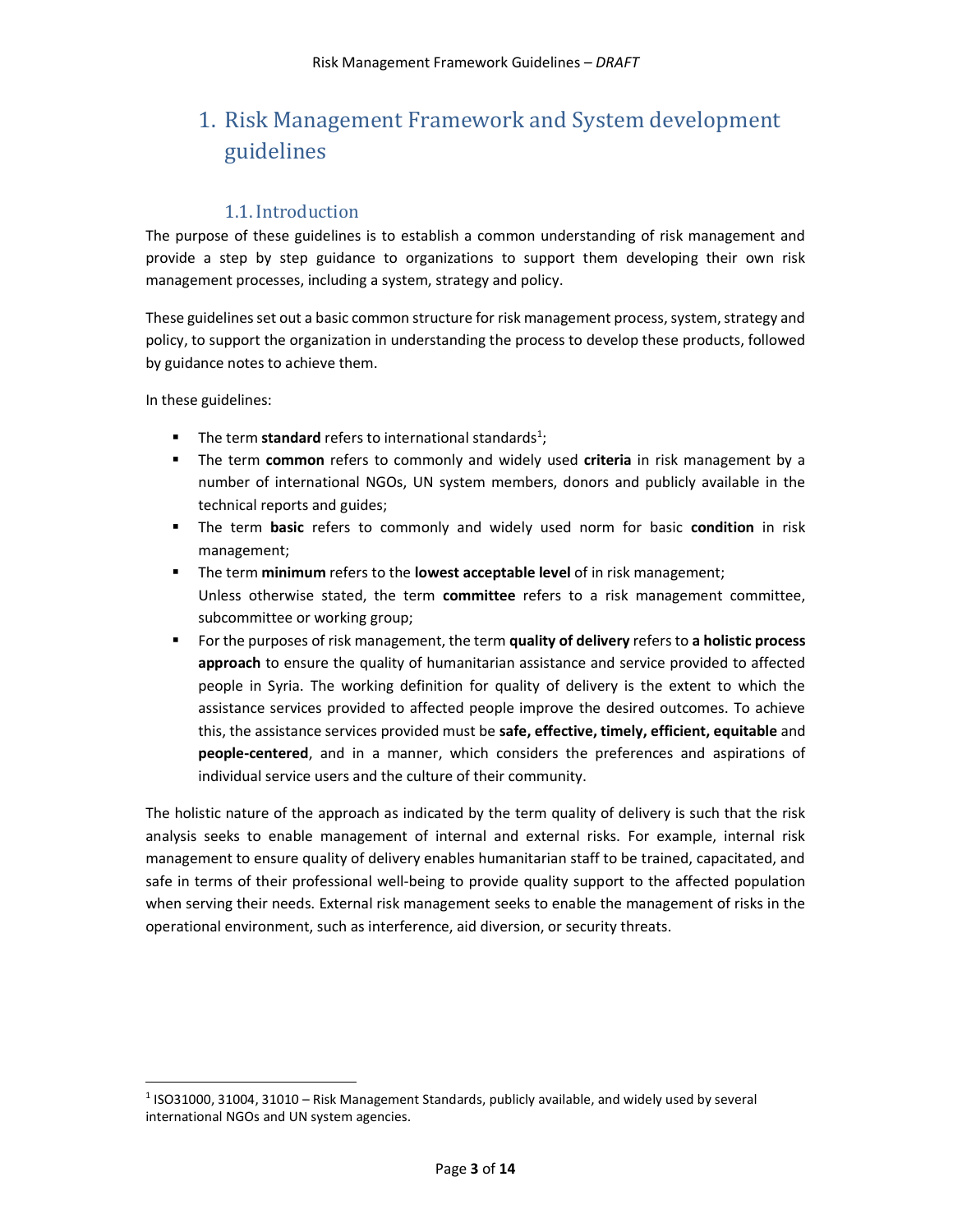## 1.2. Common Minimum Risk Management Structure

The basic common minimum risk management structure comprises three main elements:

- I. Risk Management Principles is a set of eight basic common minimum principles which guide the risk management activities;
- II. Risk Management Framework is an overall structure and operation of risk management across the organization; and
- III. Risk Management Process defines how risks are identified, analyzed, and treated.

All these three elements are detailed separately in the following sections.

## 2. Risk Management Principles

### 2.1.Introduction

The purpose of risk management is to identify possible risks, their likelihood and impact on resources. The objective of the risk management process is to create a system and processes to protect people and humanitarian resources of value. The risk management process does not focus upon risk avoidance but on the identification and management of an acceptable level of risk to strengthen the project management through adequate forward planning of potential risks. The best system aims to mitigate and prevent the impact.

A best practice approach to risk management is to embed it within the daily operation and functions of any organization, from strategy formulation through to policy, planning, and implementation. Through understanding risks, organisations decision-makers are better able to evaluate the impact of a particular; 'decision' or 'action' on the achievement of the organization's objectives.

Hence, risk management principles aim to provide guidance on the characteristics of effective and efficient risk management, communicating its value and explaining its intention and purpose. Therefore, risk management principles must influence the design and implementation of organization's risk management framework and process.

#### 2.2.Risk Management Principles

There are eight principles set out in international standard to provide guidance on the characteristics of effective and efficient risk management. The first five principles provide guidance on how a risk management process must be designed, and principles six, seven and eight relate to the operation of the risk management process. These principles are:

- I. Risk management framework and processes must be customized and proportionate, tailored to create and protect value.
- II. Appropriate and timely involvement of stakeholders in effective risk management is necessary in order to be transparent and inclusive.
- III. Risk management requires a systematic, structured, comprehensive and timely approach.
- IV. Risk management is an integral part of all organizational activities as well as decision making.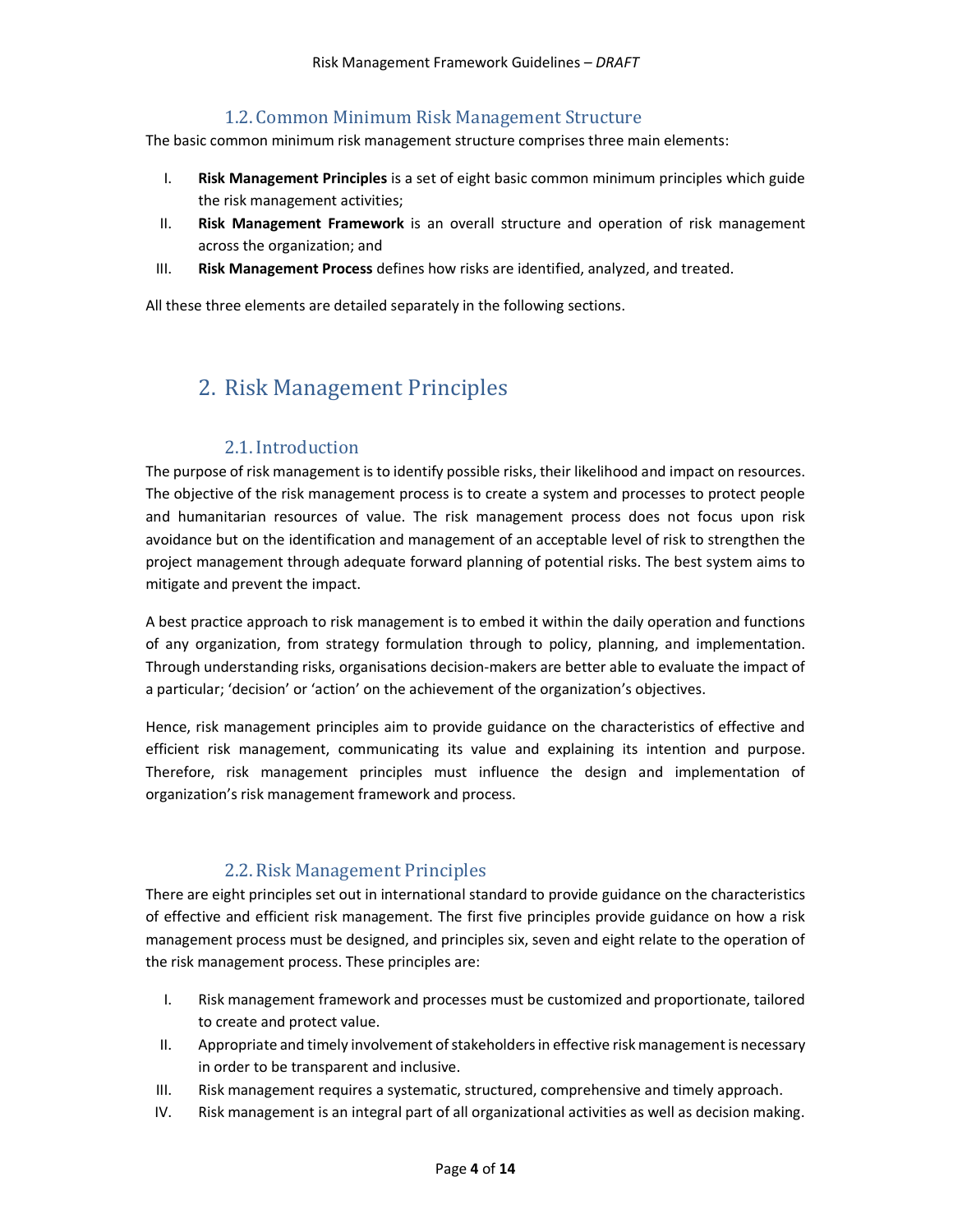- V. Risk management anticipates, detects, acknowledges and responds to changes and explicitly addresses uncertainty.
- VI. Risk management explicitly considers any limitations of available information and is based on the best information.
- VII. Human and cultural factors influence all aspects of risk management.
- VIII. Risk management is continually improved through learning and experience and facilitates continual improvement of the organization.

The principles of risk management and a risk management framework are closely related. For example, one of the principles is that risk management must be integrated and one of the components of the framework is integration. The principle outlines what must be achieved, and the framework provides information on how to achieve the required integration.

## 3. Risk Management Framework

## 3.1.Introduction

The purpose of the Risk Management Framework is to outline a Risk Management System which facilitates the effective and timely recognition and management of risk facing the organization.

The Risk Management System is the framework of policies, processes and procedures employed by the organization to ensure that it can fulfill the risk management tasks required to achieve its purpose and objectives. These objectives will cover all aspects of the organization, including strategy, governance, operations and compliance.

Furthermore, risk management framework determines how risk management is integrated with the organization's management system. Therefore, a well formalized risk management system has defined, documented processes that are intended to explicitly manage the process within the organization. These will be auditable standards developed for each activity or process. Furthermore, it includes roles and responsibilities, compliance and management of change through communication, therefore, these formalized processes are essential and important.

## 3.2. Essential components of the framework

The following are the essential components of the framework;

- Risk Management Architecture defines the roles and responsibilities of the individuals and committees/departments/units that support the risk managing process.
- Risk Management Strategy outlines the objectives of the risk management activities in the organization.
- Risk Management Protocols determines how the strategy will be implemented and risk managed.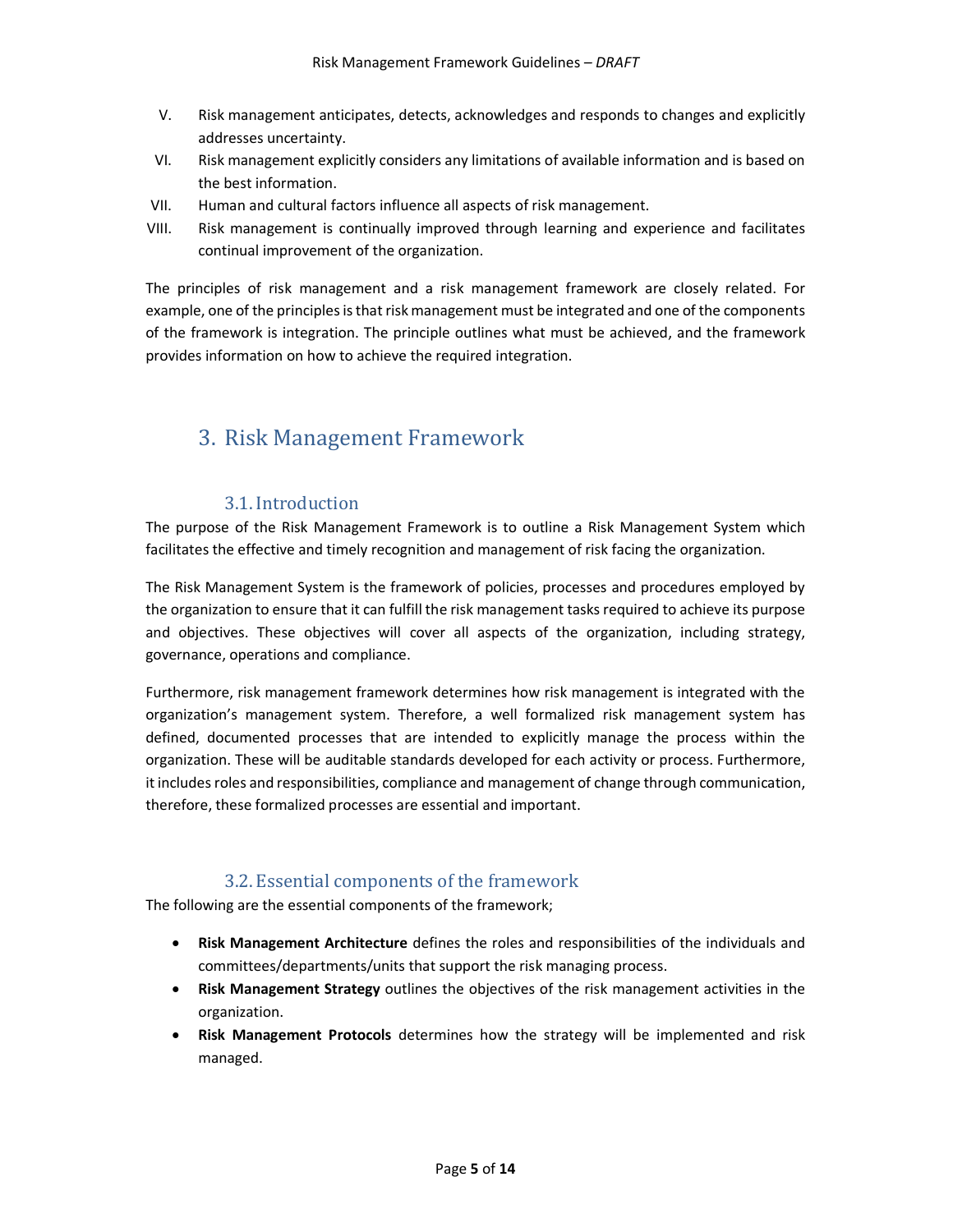## 3.3.Risk Management Architecture

The guidelines in this section are centered on leadership and commitment. The effectiveness of risk management will depend on its integration into all aspects of the organization, including decisionmaking. The remaining components of the framework are design, implementation, evaluation and improvement. This approach is often represented in management literature as Plan-Do-Check-Act.

Integrating risk management into organization's existing management activities will ensure that risk information is part of the management information used by senior management. This will help overcome the perception that risk management is concerned only with compiling and managing a list of risks and this can be undertaken separately from the day-to-day management of the organization and the development of strategy for the future.

The guidelines provide a narrative description of how the framework must support risk management activities in the organization. This is often referred to as the risk architecture, strategy and protocols of the organization, and the extent of leadership and commitment that is required, and the range of activities involved in designing and implementing the risk management process.

The information provided aims on how to examine both the external and internal context of the organization. There is guidance on articulating risk management commitment, assigning roles and responsibilities and allocating resources and on establishing communication and coordination.

The components of establishing the risk context are described as defining the purpose and scope of risk management activities; establishing the external, internal and risk management context; and defining the risk criteria. Defining the risk criteria involves specifying the amount and type of risk that the organization may or may not take, relative to objectives; usually referred to as the 'risk appetite' of the organization.

## 3.3.1. Risk Management Committee

The objective of a Risk Management Committee is to encourage a culture change throughout the organization by promoting risk management awareness and practices. It oversees organization-wide risk management process and policy of continuous risk identification and assessment, defining the risk appetite, developing risk mitigation strategy and processes, and reporting and communicating on risks. The committee ensures coordination and evaluation of the risk management process.

Overall risk governance responsibility rests with the organization's top management, risk management is coordinated and monitored by the risk management committee. The primary responsibility for identifying risks and managing them lies with management/risk owners at all levels. Responsibility for implementation of the risk management; process, strategy and system, is shared by all staff within an organization. Risk Management is everyone's responsibility.

The Risk Management Committee acts as an information platform on best practice in handling and/or identifying risks and discusses possible actions to prevent and mitigate risks or contain further risks from affecting the organization, particularly the major risks identified during the process.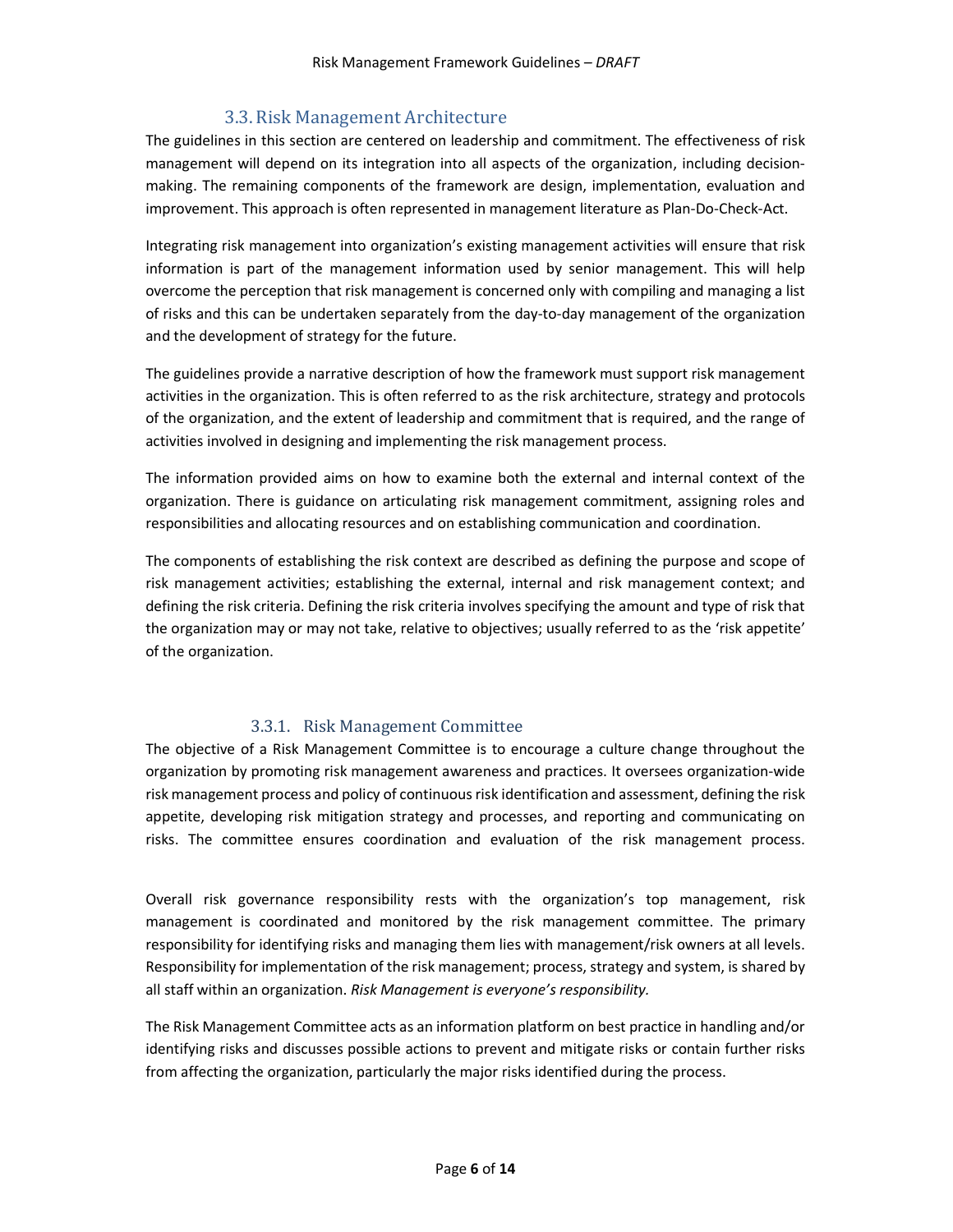The committee may be used as a platform for risk owners to share their experience on past or perceived future risks and to support the setting up of an organization-wide risk management strategy. As such, the committee is recommended to be a formal structure used to support risk-based decision-making and oversight across all operations across the organization.

#### ❖ Committee Structure and membership

- A risk management committee must be structured to adequately represent all departments/units of the organization;
- Committee members must be the unit heads/senior managers or equivariant with appropriate decision-making authority;
- **The committee's work process needs to be impartial, it must be given appropriate authority** and proportionate independence to avoid any bias in decision-making.

#### ❖ Terms of Reference

- The committee's terms of reference must be comprehensive and developed in a holistic way to encompass the organization's risk management requirements sufficiently, thus, enabling an effective and efficient robust risk management culture.
- Senior management is responsible to develop these terms of reference.
- Risk management culture is a combined set of individual and organizational values, attitudes, competencies and behaviors that underpin the organization's commitment to risk management.

#### $\triangleright$  Guidance Notes

The following are essential contents to be included and detailed in the terms of reference;

- I. Purpose or Objective of the Committee; this must be very specific and formulated to the organization's specific risk management needs.
- II. Composition and Structure; includes number of members, type of membership, committees' organogram, and members' titles if any.
- III. Frequency of Meetings; how often the committee will meet, how the proceedings of these meetings will be documented, and who will participate in the meetings. The committee may also function between meetings through correspondence and any decision(s) taken formally and ratified at the next meeting of the committee.
- IV. Roles and Responsibilities; what will be the role and responsibility of each member of the committee, and what would be the hierarchy among the members.
- V. Standing Agenda; the committee meetings will be conducted in accordance to an agenda which must be in line with organization's risk management policy and process.
- VI. Functioning and Responsibilities; are the activities the committee will undertake in line with the organization's risk management policy.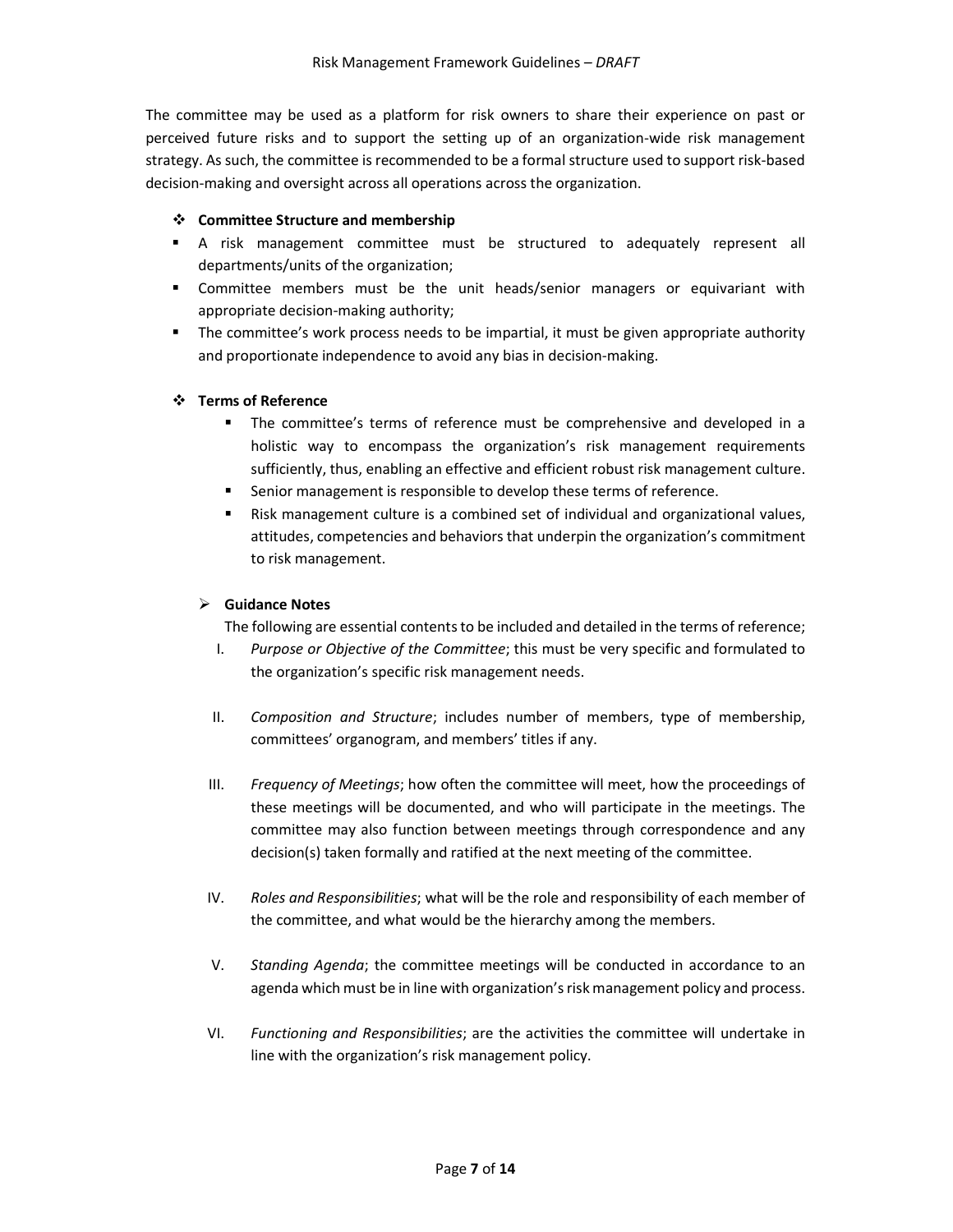- VII. Authority; details of the authority level of committee, what the committee is authorized to do, as well as the level of decision-making this authorization entitles.
- VIII. Reporting Responsibilities; details of committee's reporting line and frequency. Additionally, it also outlines organization's internal reporting and documentation requirements for the committee ensuring proper documentation of the committee's decisions. Furthermore, reporting responsibilities also underpin the external reporting controls for the committee.
	- IX. Review of Performance; how the committee will undertake its performance review, who will be responsible for this review and what will be the frequency for this review. This is part of risk management compliance monitoring and reporting; and act as a risk management assurance arrangement.
	- X. Secretariat and Resources: outline of how and by whom the committee will be provided the secretariat functions including needed resources both human and financial.

### 3.3.2. Risk Management Strategy

An organization's senior management holds overall responsibility for managing the organisation's risks; it is important for the senior management to go further and enhance the conversation with the organization's board/executive body and stakeholders. Risk management plays a strong supporting role at board/executive body level to provide robust oversight of risk management. Hence, the risk management strategy provides important information for board members to define and fulfil their risk oversight responsibilities. These considerations include governance and culture; strategy and objective-setting; performance; information, communications and reporting; and the review and revision of practices to enhance the performance of the organization.

Through enhanced risk management, senior management gains a better understanding of how the explicit consideration of risk may beneficially impact the choice of strategy. The risk management strategy must acknowledge stakeholder engagement, seeking greater transparency and accountability for managing the impact of risk, while critically evaluating leadership ability to embrace opportunities.

The strategy must support the organization and board members to be more adaptive to change, and to think strategically about how to manage the increasing volatility, uncertainty, complexity and ambiguity of the context and humanitarian landscape. A sound risk management strategy must provide the organization with a proactive approach to risk and risk management, and enable it to achieve the following four areas of improvement:

- I. Strategy; because the risks associated with different strategic options will be fully analyzed and better strategic decisions will be reached.
- II. Tactics; because due consideration will have been given to selection of the tactics/methodology to gain organization's objectives and the risks involved in the alternatives that are available.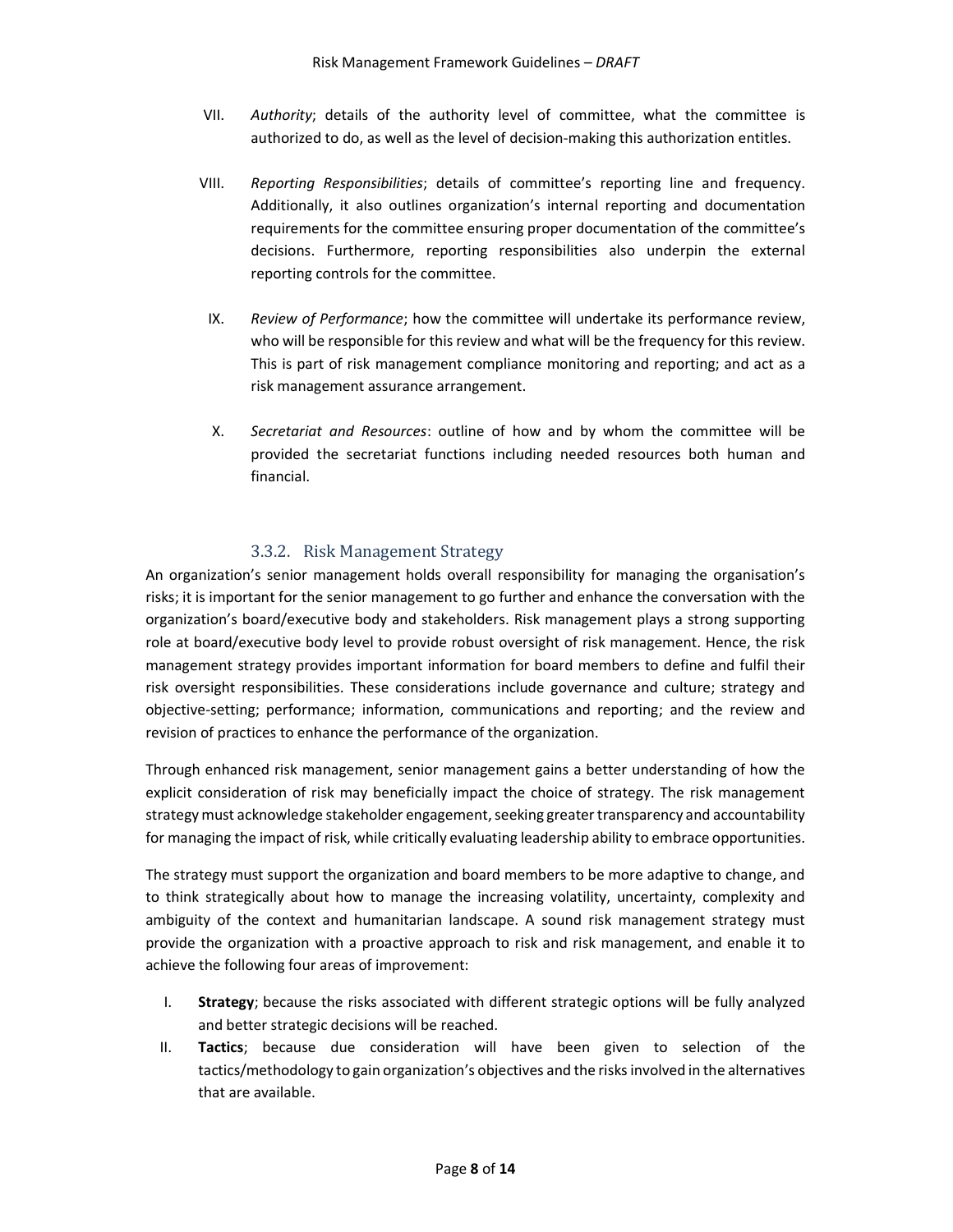- III. Operations; because events that can cause disruption will be identified and actions taken to reduce the likelihood of these events, limit the damage and contain the cost.
- IV. Compliance; will be enhanced because the risks associated with failure to achieve compliance with statutory and stakeholders' obligations will be recognized.

Organizations must take their responsibility to plan to mitigate or prevent foreseeable issues, such as financial loss, disruption to normal operations, damage to reputation and loss of presence in the area. Stakeholders now expect that organizations take full account of risks that may cause non-compliance with statutory obligations; disruption and inefficiency within operations; late delivery of projects; or failure to deliver promised strategy.

Integrating consideration of risk into existing management activities will ensure that risk information is part of the management information used by senior management. This helps overcome the perception that risk management is only concerned with compiling and managing a list of risks and this can be undertaken separately from the day-to-day management of the organization and the development of strategy for the future.

#### ❖ Risk Management Strategy

A sound risk management strategy must:

- Provide the organization with a proactive approach to risk and risk management, and enable it to achieve; strategy, tactics, operations and compliance;
- Be proactive in terms of from incident response to risk management and must avoid the traditional call for help after something has already happened;
- Be defined as a document that contains the following minimum components;
	- A description of each risk identified, and the organization's approach to managing these risks;
	- A list of the policies and procedures dealing with risk management matters;
	- The role and responsibilities of the risk management function;
	- A description of the risk governance relationship between the board/executive body, risk management committee and senior management with respect to the risk management framework;
	- An outline of the approach to ensuring all persons have awareness of the risk management framework and for instilling an appropriate risk culture across the institution.

#### $\triangleright$  Guidance Notes

Below are essential contents to be included and detailed in risk management strategies;

- I. Introduction as a brief statement on organization's risk management approach as well as how it envisions to implement the risk management process.
- II. Objective that is specific and formulated to capture the organization's risk management approach and is normally written by the board/executive body.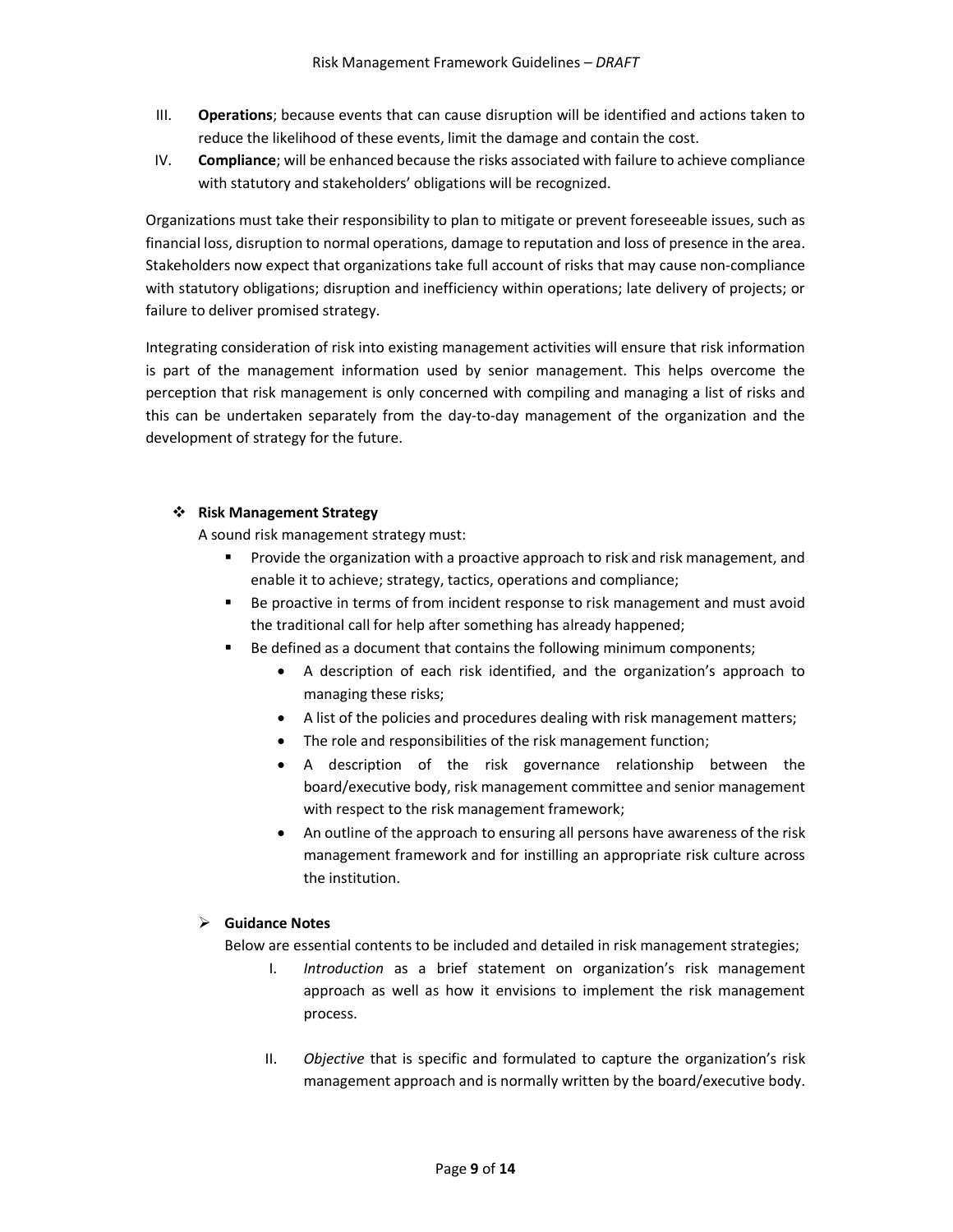- III. Definitions to communicate the commonly used risk terms to promote a consistent understanding within the organization. These definitions could be customized to organization's risk management policy, however must be aligned to common and widely practiced risk management standards.
- IV. Principles of Risk Management that underpin the organization's risk management process. It could be the organization's interpretation of risk management principles, the eight basic common principles set out in international standard, and how the organization will utilize these principles in management and implementation of its day-to-day operations.
- V. Responsibilities to define responsibility for developing the organization's approach to risk management and who will be responsible with the day-today management of specific risks. These different roles and their respective responsibilities, authorizations and reporting protocol must be detailed.
- VI. Process to outlines a framework to align responsibilities for control and assurance activities for the risk management, known as three lines of defense.
	- A. Execute Controls; is a control activity. It comprises of board/executive body, senior management committees, and delegated authority. It attributes to implementation, ongoing maintenance and enhancement of the risk management framework, including identification and effective management/mitigation of risks.
	- B. Monitor Controls; is crosscutting between control and assurance. It includes risk management committee and attributes in risk management to be leveraged to benefit the whole organization. Its scope includes all risk types and categories. Furthermore, it facilitates the organization and management to understand aggregated risk positions and support in developing and advising on risk strategies.
	- C. Assess Controls; is assurance activity, an independent assurance that the risk management framework has been complied with and is operating effectively. Therefore, a periodic comprehensive review of the appropriateness, effectiveness and adequacy of the risk management framework, is included in both in the risk management strategy as well as in risk management committees' terms of references.

However, this would be organization's internal decision to follow other model of enterprise risk management<sup>2</sup>.

1

<sup>&</sup>lt;sup>2</sup> There are mainly three enterprise risk management models; COSO framework on enterprise risk management (sees risk management primarily as a compliance activity), Australian/New Zealand risk management standard, AS/NZS 4360, and International Organization for Standardization (ISO) – ISO 31000, 31004 and 31010.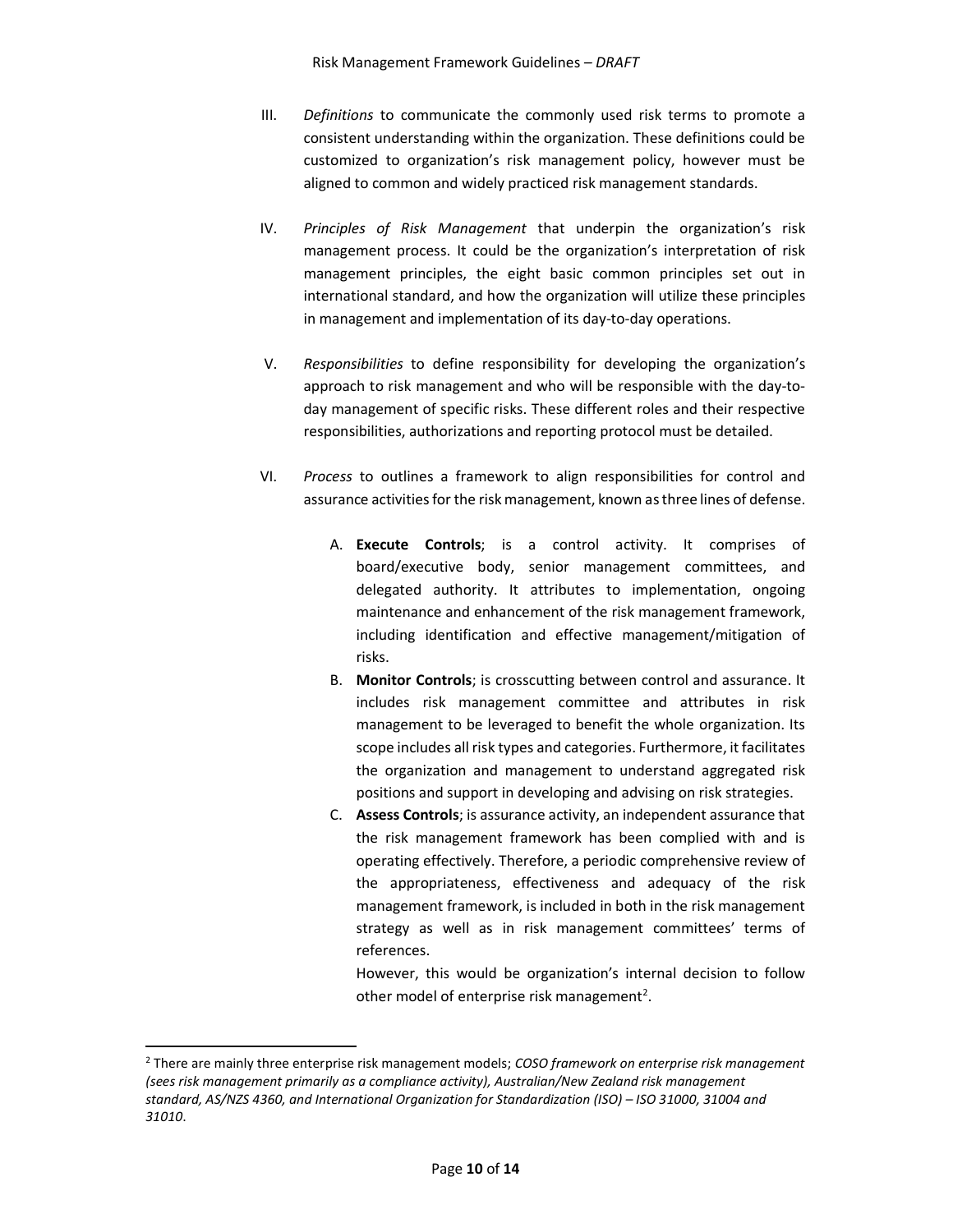- VII. Monitoring of risks and performance against 'Appetite' is the essence of risk management and integral part of risk compliance. It is the process and approach the organization applies to the ongoing review of the risk profile including progress in implementing remedial actions where necessary. The progress made in mitigating the risks listed in the risk register must be monitored regularly in order to determine the residual risk, which need further action(s) or acceptance.
- VIII. Risk Documentation is one of the outputs of the risk management process and is vital part of institutional memory. The organization must maintain risk documentation properly in line with its documentation and archiving policy if any. Risk documentation must be available to all staff with information on risk management (including policy, templates, training materials, risk management committee minutes, risk register, and board/executive body documents.
	- IX. Business Continuity Planning reflects certain risks impact upon the organization's ability to maintain operations during times of change or disruption. These risks feed the business continuity planning cycle.
	- X. Policy Review is vital for effective risk management and is cross cutting to both compliance and assurance. Hence, effective risk management requires a reporting and review structure to ensure that risks are effectively identified and assessed, and that appropriate controls and responses are in place. Regular compliance/audits must be carried out and changes in the context and the environment in which the organization operates must be identified and appropriate modifications made to systems. The review process must provide assurance that there are appropriate controls in place and that the procedures are understood and followed. The management must ensure that the agreed control measures continue to be
- XI. Terms of Reference of the Risk Management Committee; please refer to section 3.3.1 'Terms of Reference' pp. page 7 for details.

applied.

XII. Risk Appetite Statement articulates the amount and type of risk that the organization is prepared to pursue, retain or take in pursuit of its objectives. It is informed by changing variables, such as reported results of controlmechanisms that have succeeded or failed in the past, the changing value of assets potentially to be lost, perception of stakeholders, extent of possible control, etc.

It helps to guide management and staff within the organization on the level of risk permitted and encourage consistency of approach across the organization.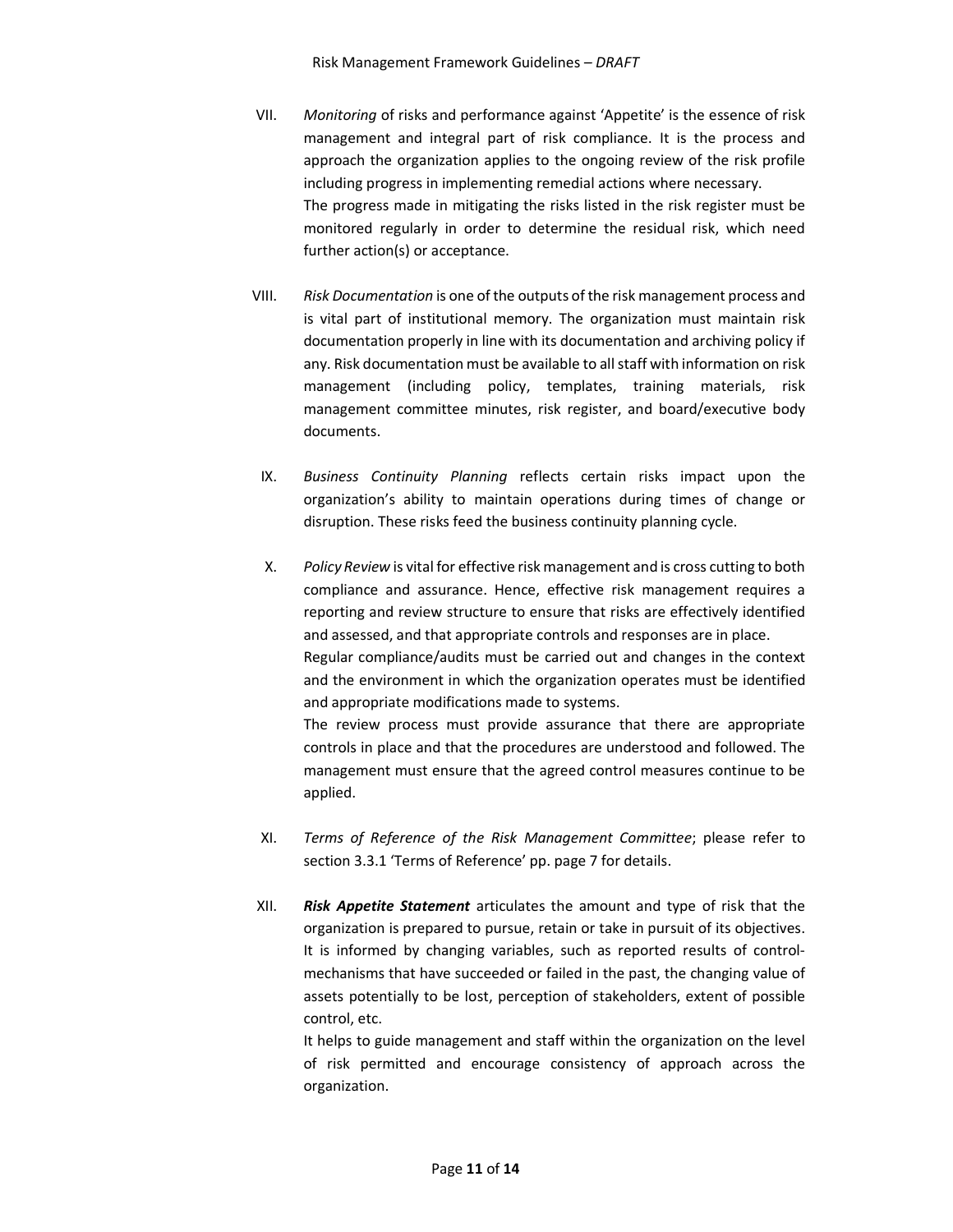The risk appetite generally expressed by a broad statement of approach, which is written by the executive body/board of the organization. The executive body/board sets the Risk Appetite for the organization. Risk appetite provides the basis to set acceptable levels of risk tolerance and thresholds and contributes to the identification and implementation of mitigation actions.

The organization's risk appetite must always be less than its risk tolerance. Strategy, financial planning and risk appetite are integrally connected. Ideally, risk appetite statements must be developed for each risk category and subcategory.

XIII. Risk Tolerance is the organization's attitude to risk; risk tolerance is the amount of risk the organization can withstand. The line of tolerability depends on impact and likelihood. It separates the low and medium risks an organization is willing to take from the medium and high risks it is not willing to take.

Tolerance levels may be set out in the organization's relevant policies and procedures; if not, the senior management makes the judgment.

XIV. **Risk Assessment and Risk Classification** is the process and approach applied to the identification of risks and opportunities facing the organization. The level of risk that is accepted in a given context based on the current values of the organization.

Once risks are identified, they are then categorized. The risk categories must reflect the nature of activities organization carries. The use of risk categories is central to making the link between risk strategy and risk appetite and provides a link between the organization's overall strategy and risk management.

The risk categories must be used to aggregate specific risks for reporting purposes. Reporting using risk categories enables a view of risk across the organization and provides a mechanism for aggregation.

XV. Risk Register aims to formulate the risks faced which can be mitigated to some degree by taking the time to develop a risk management approach to help cope with threats and maximize opportunities.

The format and contents of the risk register is the formal output of the risk management process.

The risk register is used as a risk management tool and acts as a repository for all risks identified and includes additional information about each risk such as risk category, description along with their impact and probability, risk inherent rating, risk owner, mitigation measures.

The risk register is maintained as outlined in the risk management policy and sent to the secretariat of the risk management committee accordingly.

The risk register is revised regularly to assess residual risks and update mitigation measures. Furthermore, it must lend itself to be easily maintained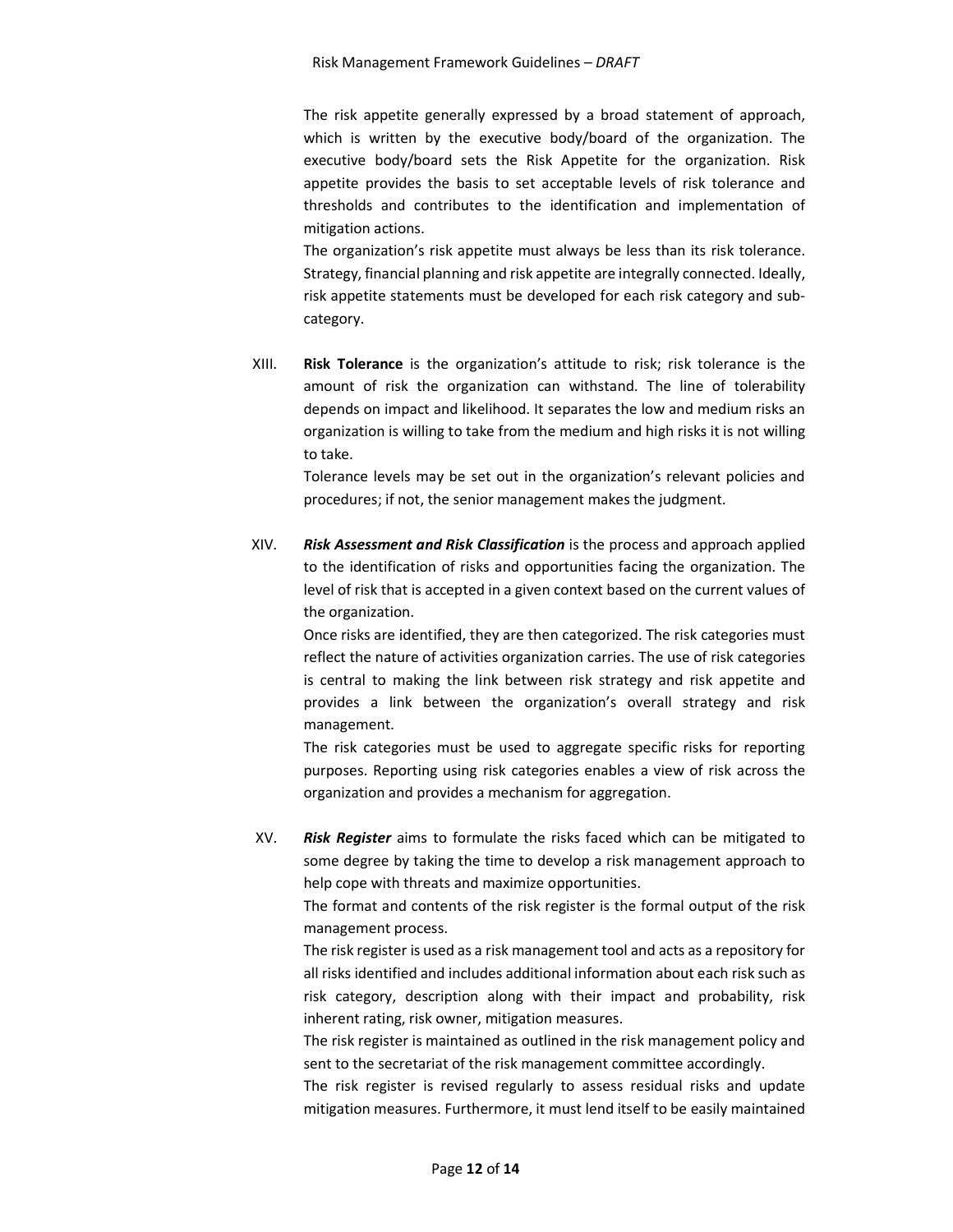and updated. By remaining current and up to date, the risk register can be a valuable tool for communications and may serve as a relevant and useful management tool.

If a risk cannot be effectively treated at operational level managing the respective risk register, this must be indicated and communicated in accordance with the risk management policy.

#### 3.3.3. Risk Management Protocols

Risk management protocols articulate the risk management process and describe risk assessment and risk treatment as being at the center of the risk management process. Although the risk management process is often presented as sequential, in practice it is iterative. Risk assessment is described as having the three stages of risk identification, risk analysis and risk evaluation.

The successful implementation of a risk management process is an ongoing process that involves working through the following 10 activities on a continuous basis following the risk management protocols. These activities relate to the following four components: Plan; Implement; Measure; and Learn;

#### Plan

- **IDENTIFY INTERTIFY INTERTIFY INTERTIFY INTERTIFY INTERTIFY INTERTATION I**ntertion management's support.
- **Plan the scope of the risk management process and develop common language of risk.**
- Establish the risk management strategy, framework and the roles and responsibilities.

#### Implement

- Adopt suitable risk assessment tools and an agreed risk classification system.
- Establish risk benchmarks (risk criteria) and undertake risk assessments.
- Determine risk appetite and risk tolerance levels and evaluate the existing controls.

#### Measure

- Evaluate effectiveness of existing controls and introduce improvements.
- Embed risk-aware culture and align risk management with other activities in the organization.

#### Learn

- Monitor and review risk performance indicators to measure risk management contribution.
- Report risk performance in line with obligations and monitor improvement.

Therefore, the following are recommended as the basic minimum risk management protocols to implement risk management effectively and efficiently;

**Tools and techniques**